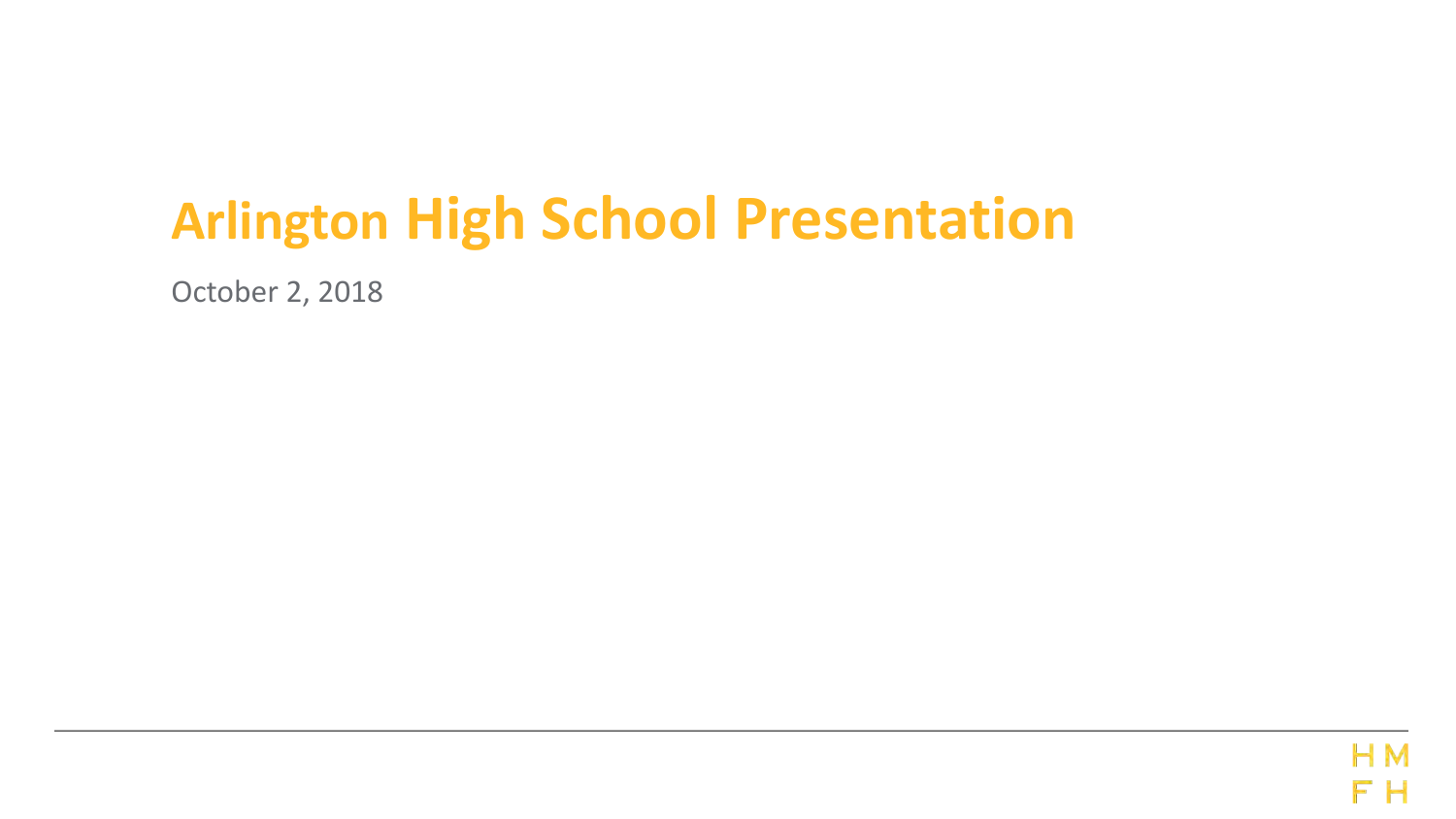# AHS Front Green Exploration

- • Responding to community feedback about maximizing the size of the front green, further work has been completed
- • The following diagrams represent possible configurations of the front auditorium wing
- • The position of the auditorium and front academic wings are limited due to the existing structure and the desire to reduce construction time by building front wings during Phase I
- Final phasing to be determined upon review of Construction Manager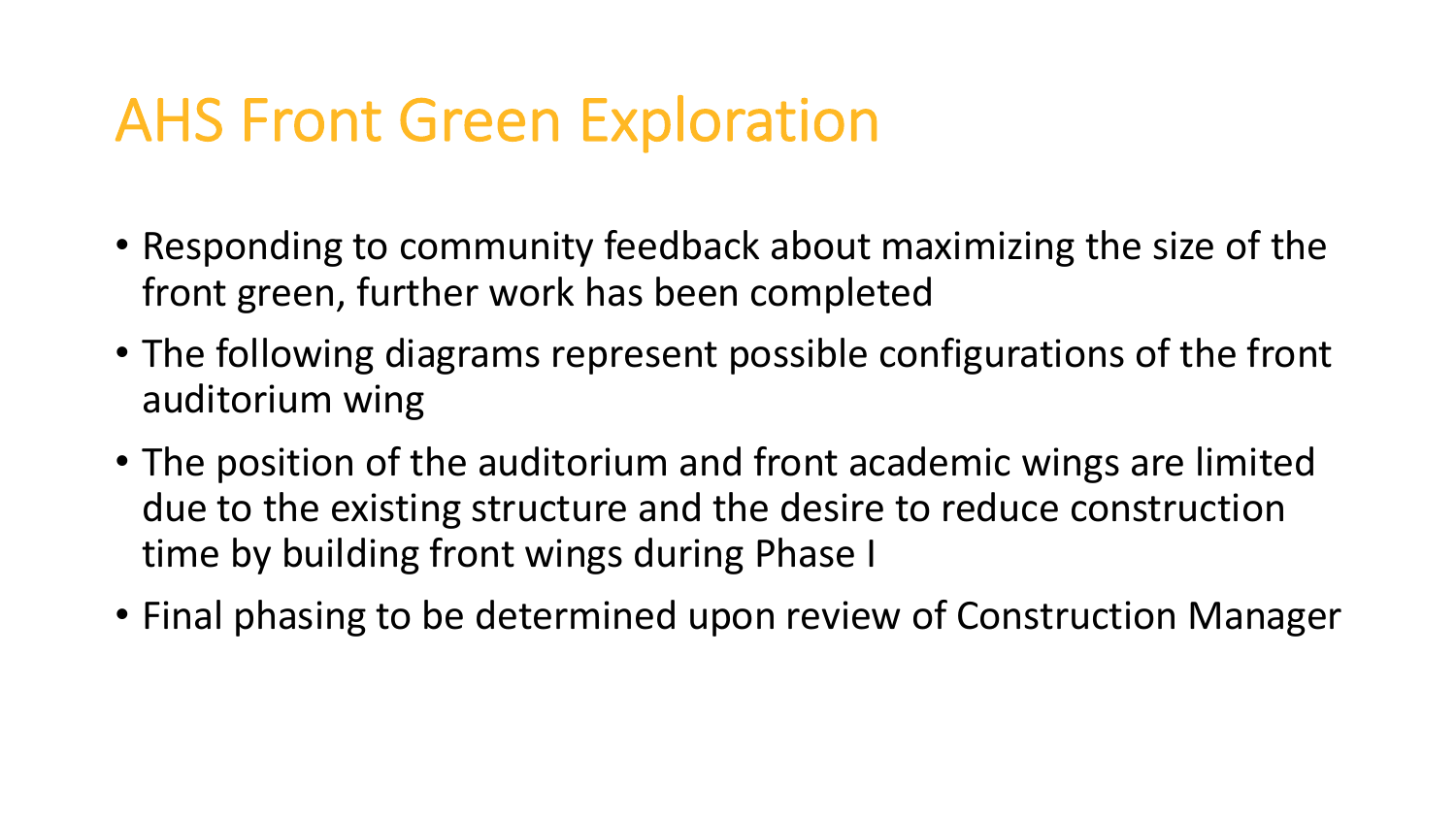# **Outdoor Space for Pedestrian Use only**





 **A R L I N G T O N H I G H S C H O O L**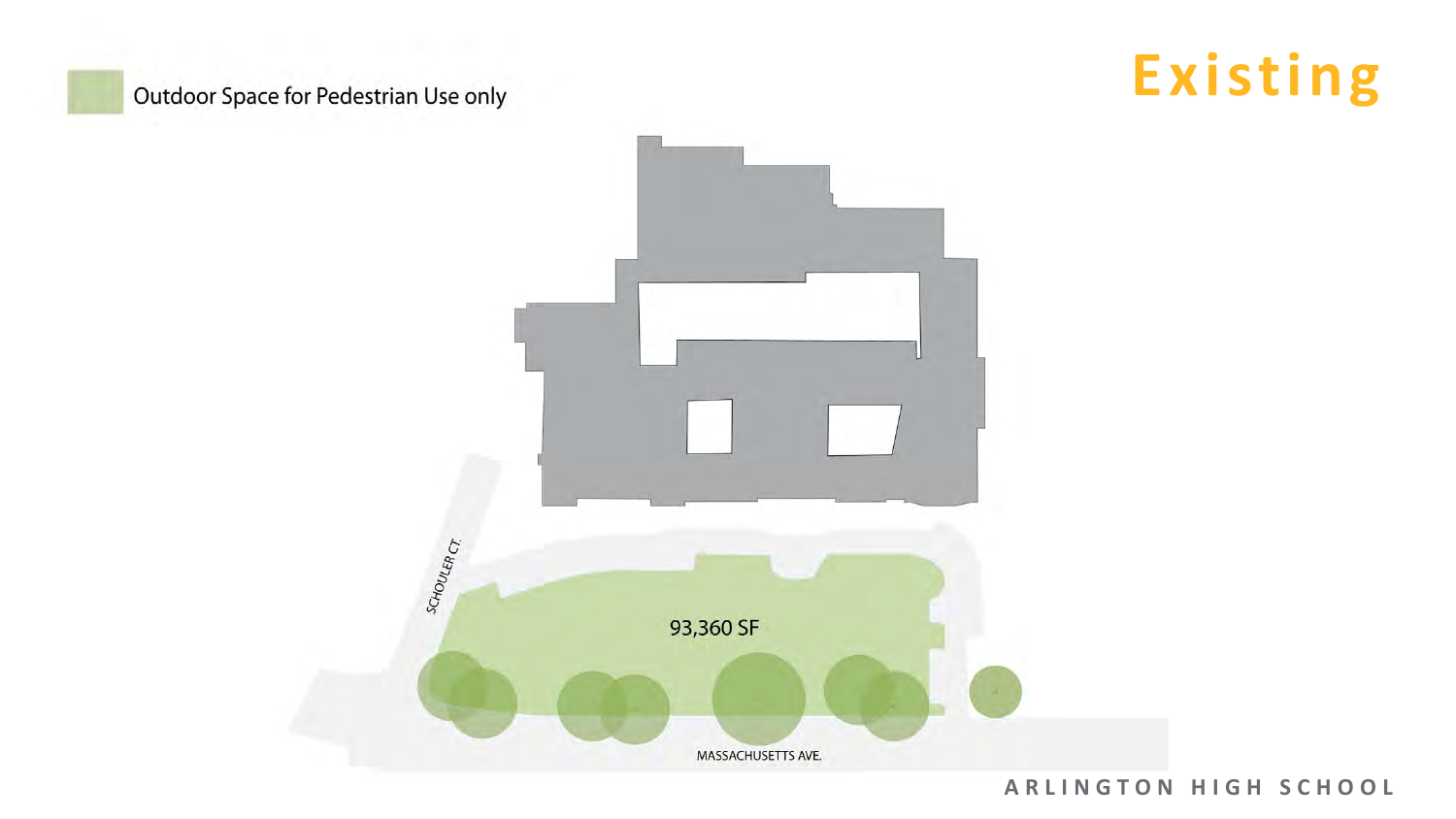PLAZA SPACE

FRONT GREEN: 61, 517 SF COURTYARDS : 43, 163 SF TOTAL : 104, 680 SF

- - - EXISTING STRUCTURES

 SET BACKS FROM MASS. AVE SIDEWALK: AUDITORIUM WING: 20' **ACADEMIC WING: 80'** 

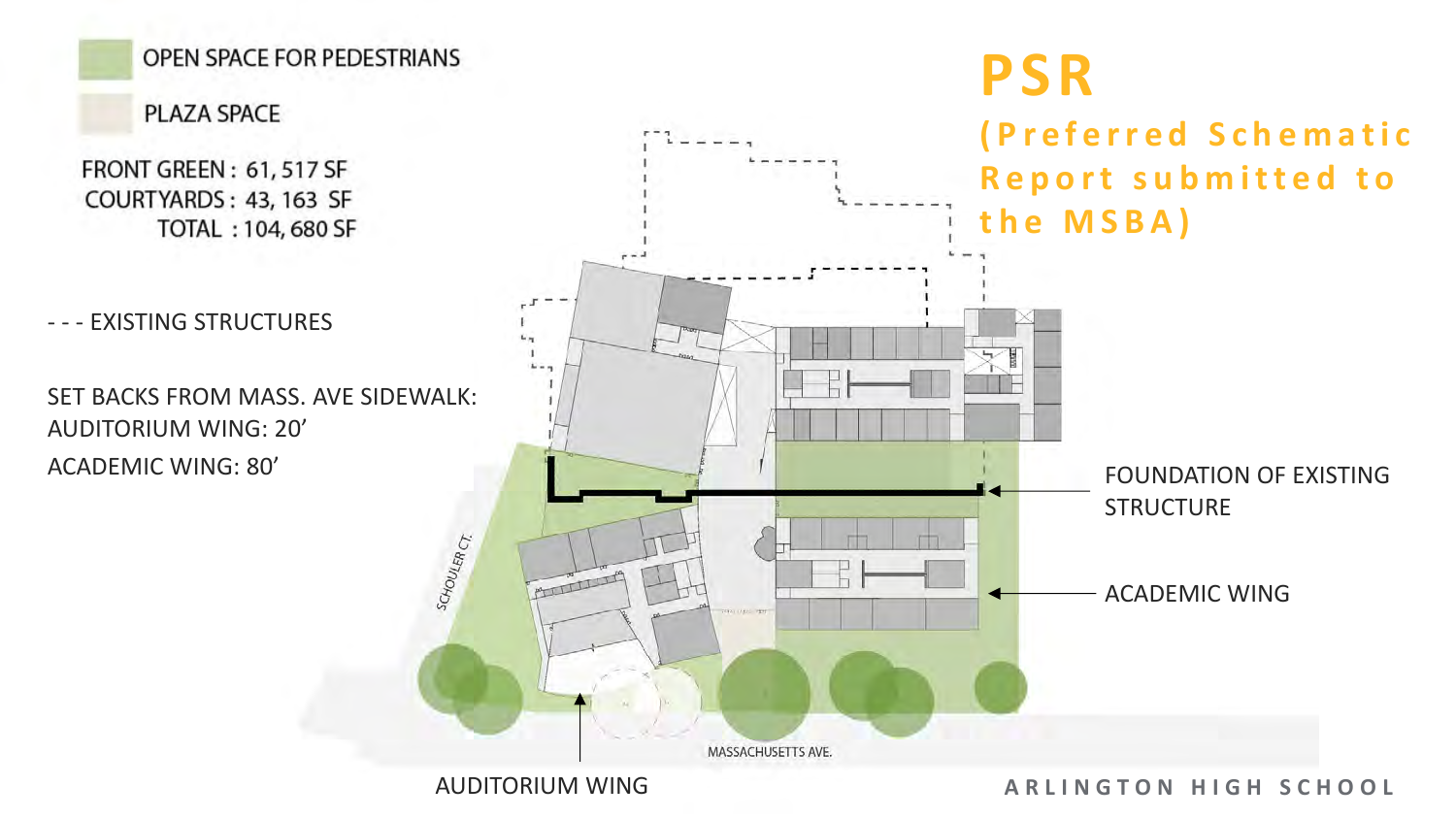# PLAZA SPACE

FRONT GREEN : 67, 317 SF COURTYARDS: 40,813 SF TOTAL : 108, 1 30 SF

- - - EXISTING STRUCTURES

 SET BACKS FROM MASS. AVE SIDEWALK: AUDITORIUM WING: 40' **ACADEMIC WING: 80'** 

 TO EXISTING BUILDING MAY NOTES: CAUSE CONSTRUCTION COMPLEXITIES

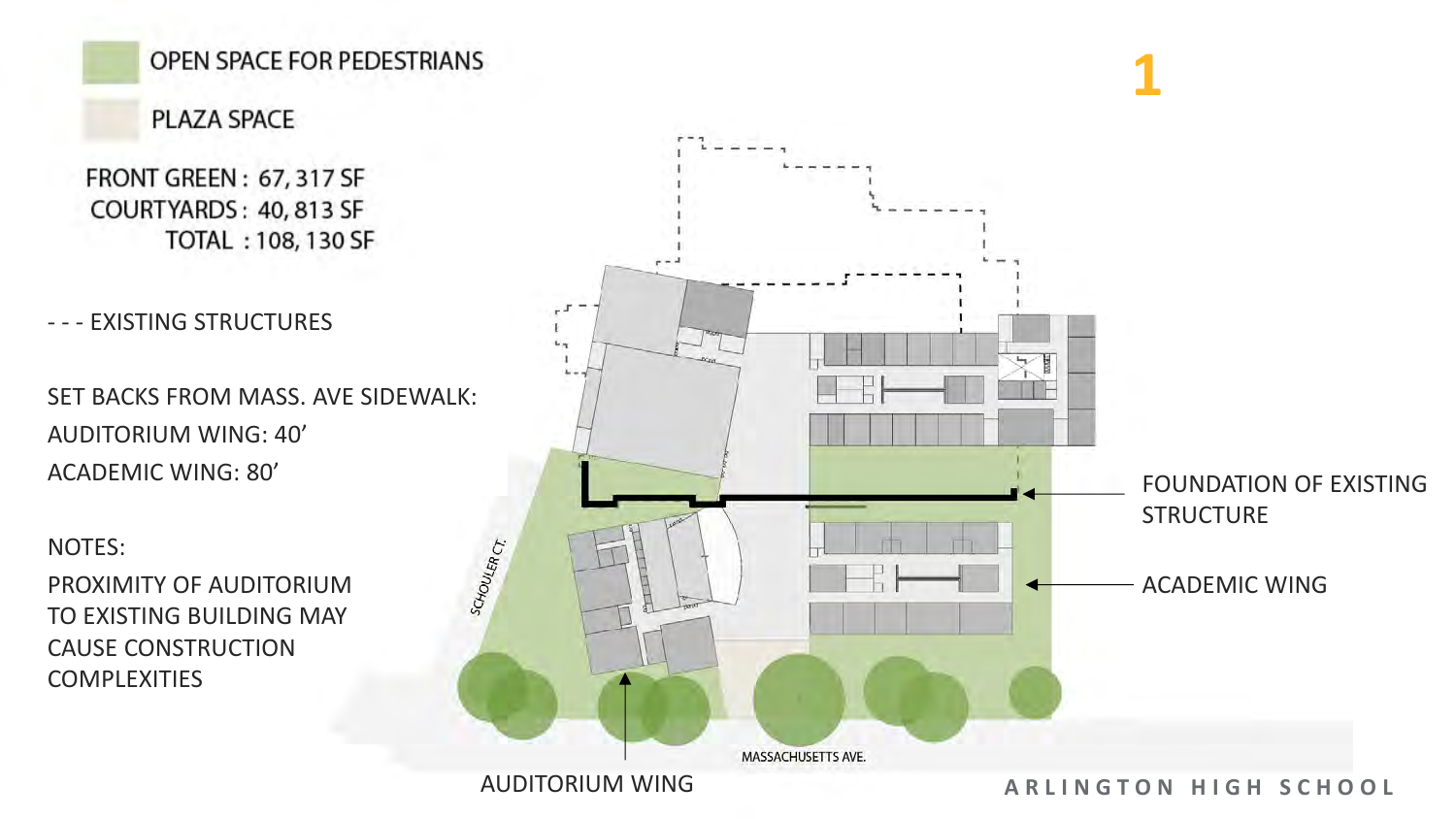#### PLAZA SPACE

FRONT GREEN: 64, 787 SF COURTYARDS : 36, 443 SF TOTAL : 101, 230 SF <sup>I</sup>

- - - EXISTING STRUCTURES

 SET BACKS FROM MASS. AVE SIDEWALK: AUDITORIUM WING: 40' **ACADEMIC WING: 80'** 

 HAVE TO BE BUILT IN PHASE 3 DUE TO PROXIMITY TO NOTES: EXISTING STRUCTURE

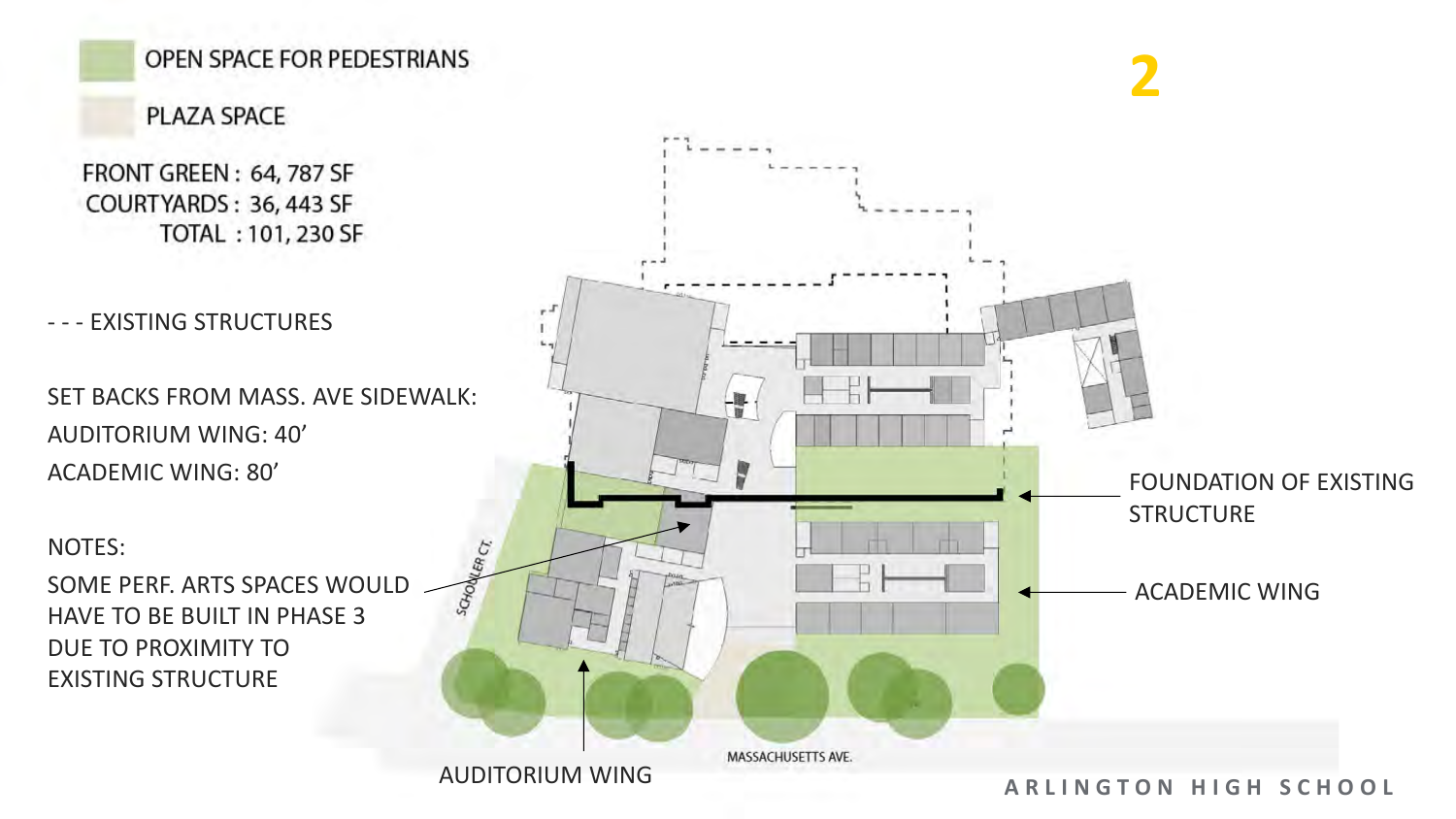PLAZA SPACE

FRONT GREEN : 69, 237 SF COURTYARDS: 38, 773 SF TOTAL: 108, 010 SF

- - - EXISTING STRUCTURES

 SET BACKS FROM MASS. AVE SIDEWALK: **ACADEMIC WING: 80'** AUDITORIUM WING: 70'

 HAVE TO BE BUILT IN PHASE 3 DUE TO PROXIMITY TO NOTES: EXISTING STRUCTURE

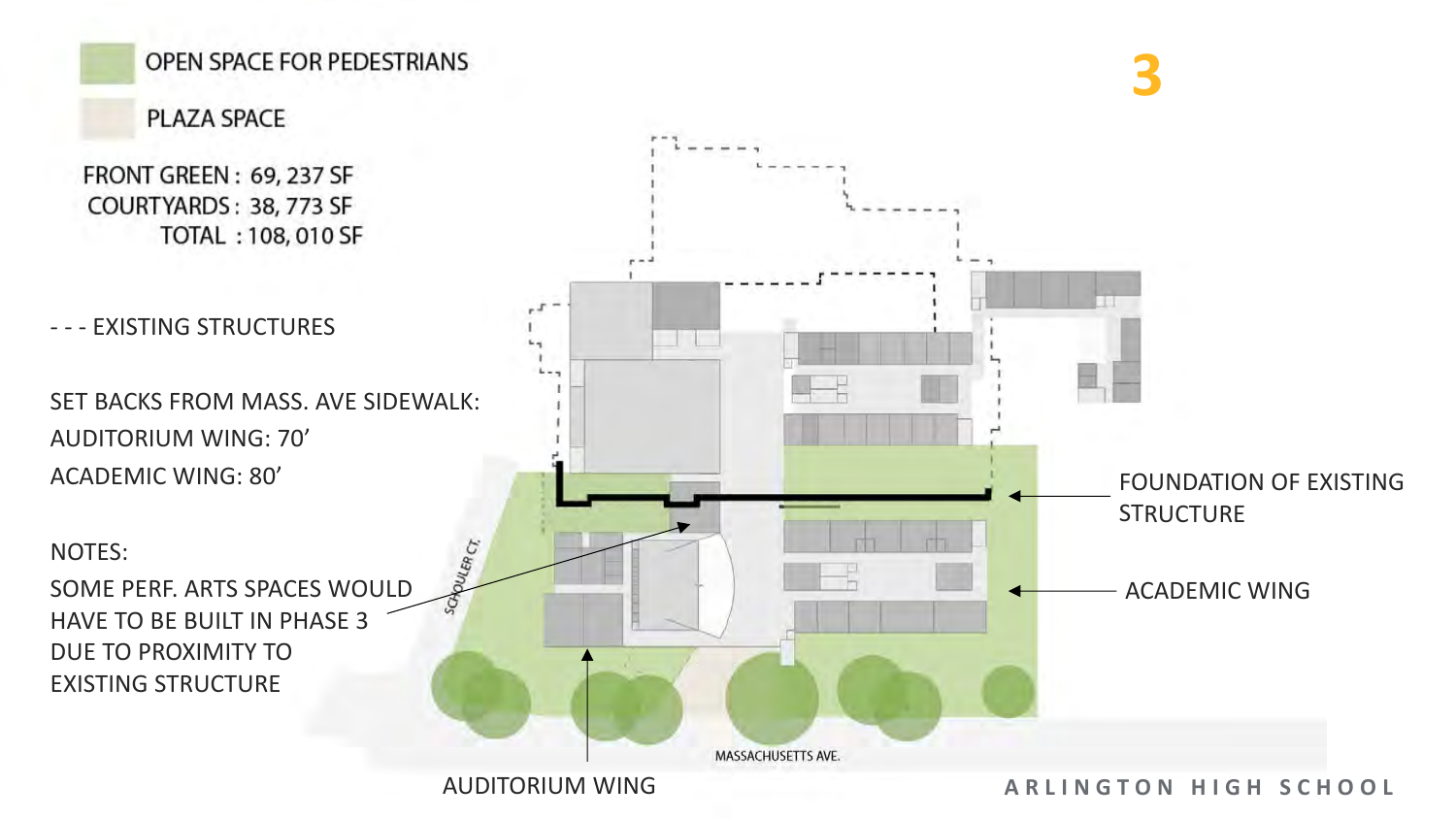# PLAZA SPACE

FRONT GREEN : 71, 397 SF COURTYARDS: 37, 643 SF TOTAL : 109, 040 SF

- - - EXISTING STRUCTURES

 SET BACKS FROM MASS. AVE SIDEWALK: AUDITORIUM WING: 80' **ACADEMIC WING: 80'** 

 DUE TO PROXIMITY TO NOTES: HAVE TO BE BUILT IN PHASE 3 EXISTING STRUCTURE